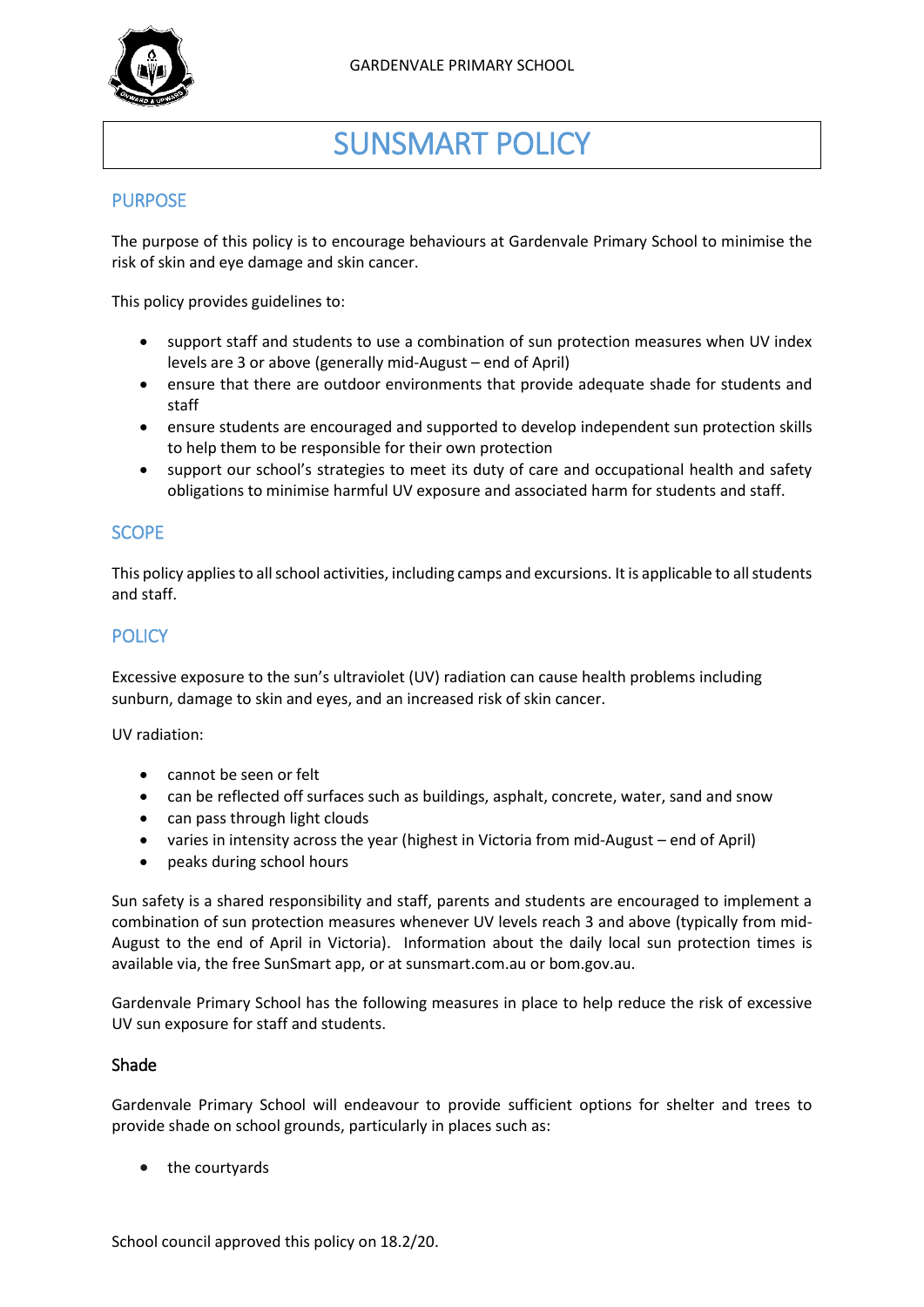#### GARDENVALE PRIMARY SCHOOL



#### **SunSmart**

- play equipment areas
- assembly areas

When building works or grounds maintenance is conducted at Gardenvale Primary School that may impact on the level SunSmart maintenance to conducted at cardentially review of the shaded areas available will be conducted and further shading installed as appropriate.

## Sun protective uniform/clothing

Gardenvale Primary School's school uniform and dress code includes sun-protective clothing, including:

- loose, cool, closely-woven fabric
- shirts with a collar and/or high necklines
- tops with elbow length or long sleeves
- longer style shorts and skirts
- From mid-August (exact date to be set by the school annually) to 30 April, all students **must**  wear the school wide brimmed sun protective hat that shades the face, neck and ears for all outdoor activities as well as travelling between the two campuses.
- Hats may also be worn for all outdoor activities outside of the August to April time period, by parent or student choice.
- Staff must wear a broad brimmed hat at times and events noted above and will be provided with a school wide brimmed hat or they may wear a personal wide brimmed hat.

Students who are not wearing appropriate protective clothing or a hat will be asked to play in the shade of the courtyard or in a suitable area protected from the sun.

#### Sunscreen

Gardenvale Primary School encourages all staff and students to apply SPF30 (or higher) broadspectrum, water-resistant sunscreen daily whenever UV levels reach 3 and above. Sunscreen should be applied at least 20 minutes before going outdoors, and reapplied every two hours according to [manufacturer's instructions](https://www.tga.gov.au/book/4-labelling-and-advertising).

Gardenvale Primary School does not provide sunscreen but children are encouraged to bring some from home to keep in their school bag.

Gardenvale Primary School staff remind students to apply sunscreen before going outdoors.

Staff and families should role model SunSmart behaviour and are encouraged to apply SPF 30 (or higher) broad-spectrum, water-resistant sunscreen when outside.

#### **Sunglasses**

Gardenvale Primary School encourages students and staff engaged in outdoor activities to wear close-fitting, wrap-around sunglasses that meet the Australian Standard 1067 (Sunglasses: Category 2, 3 or 4) and cover as much of the eye area as possible.

#### Curriculum